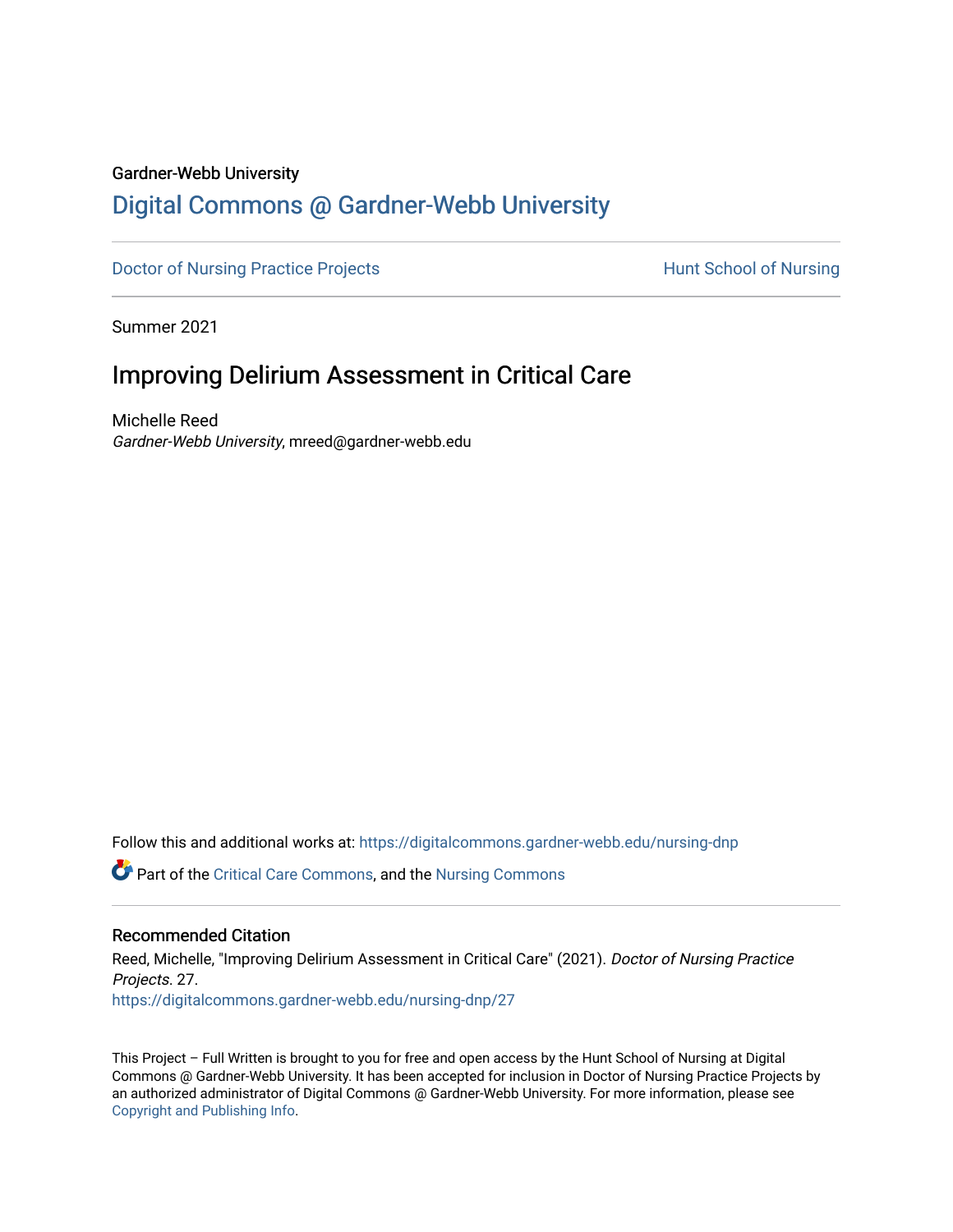## **Improving Delirium Assessment in Critical Care**

Michelle Reed

A project submitted to the faculty of

Gardner-Webb University Hunt School of Nursing

in partial fulfillment of the requirements for the degree of

Doctor of Nursing Practice

2021

| Submitted by:                  | Approved by:                                         |
|--------------------------------|------------------------------------------------------|
| Michelle Reed, MSN, RN, NEA-BC | Yvonne H. Smith, DNP, PMHNP-BC,<br>PMH-BC, NCSN, CNE |
| 7/25/2021<br>Date              | 7/25/2021<br>Date                                    |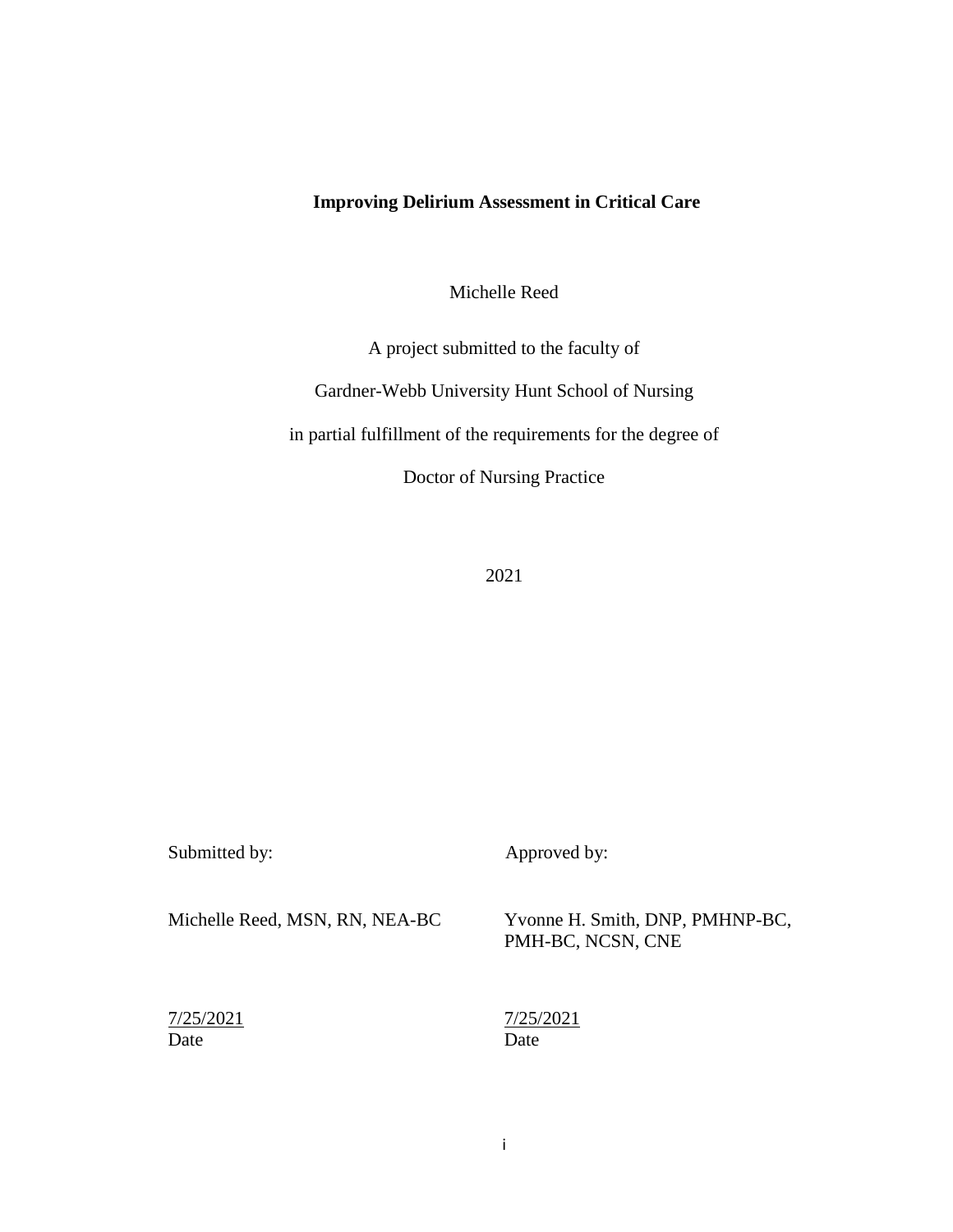### **Acknowledgements**

First, I would like to acknowledge and thank my husband, Nick, and my children, Maddie and Landon for their support and encouragement during this journey. I am very grateful to my project chair, Dr. Yvonne Smith, for her continued support and guidance throughout the trials and triumphs of this project. I am also thankful to my committee partners, Karen Marshall, and Lyndsey Couch, who collaborated with me to develop and implement this project.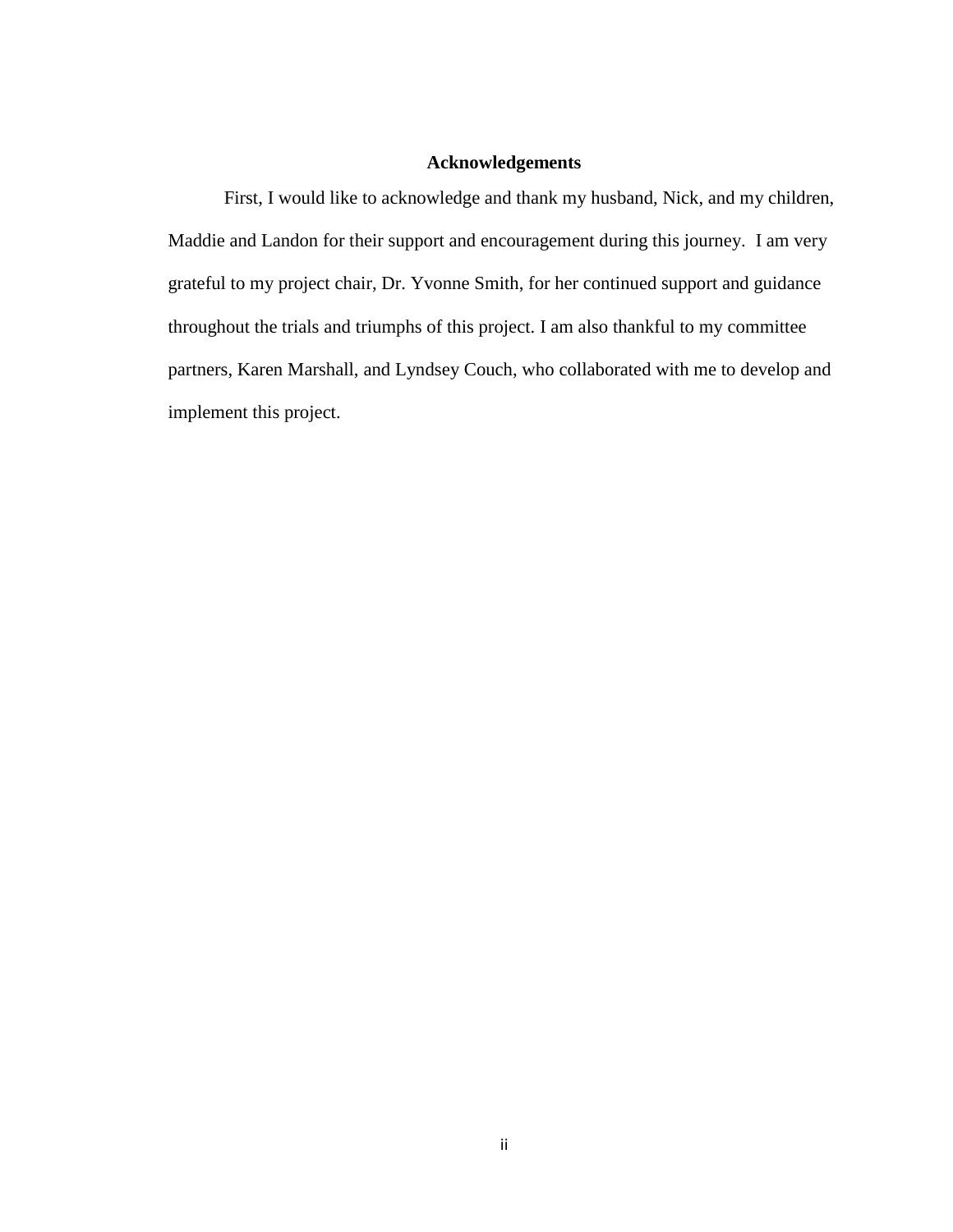©Michelle Reed 2021

All Rights Reserved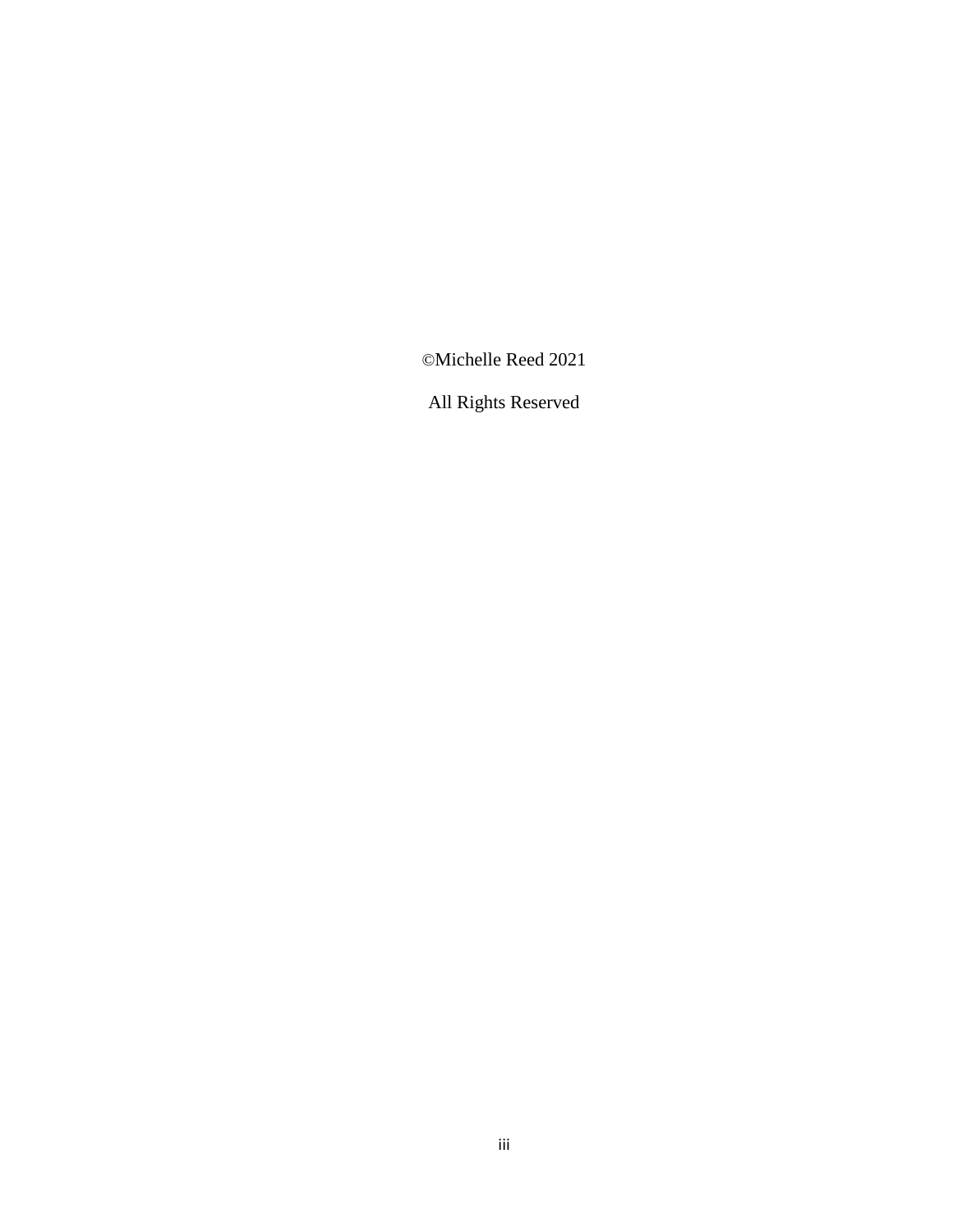### **Improving Delirium Assessment in Critical Care**

## **Abstract**

The objective of this project was to identify barriers that impact nurses completing delirium assessments and to improve compliance rates with delirium assessments. The design was an observational, single group pretest-post-test. The preliminary results demonstrated an educational intervention, using the Knowledge-to-Action theory, improved nurses' compliance with delirium assessments.

**Key Words:** ICU delirium, delirium, ICU psychosis, psychosis, knowledge-to-action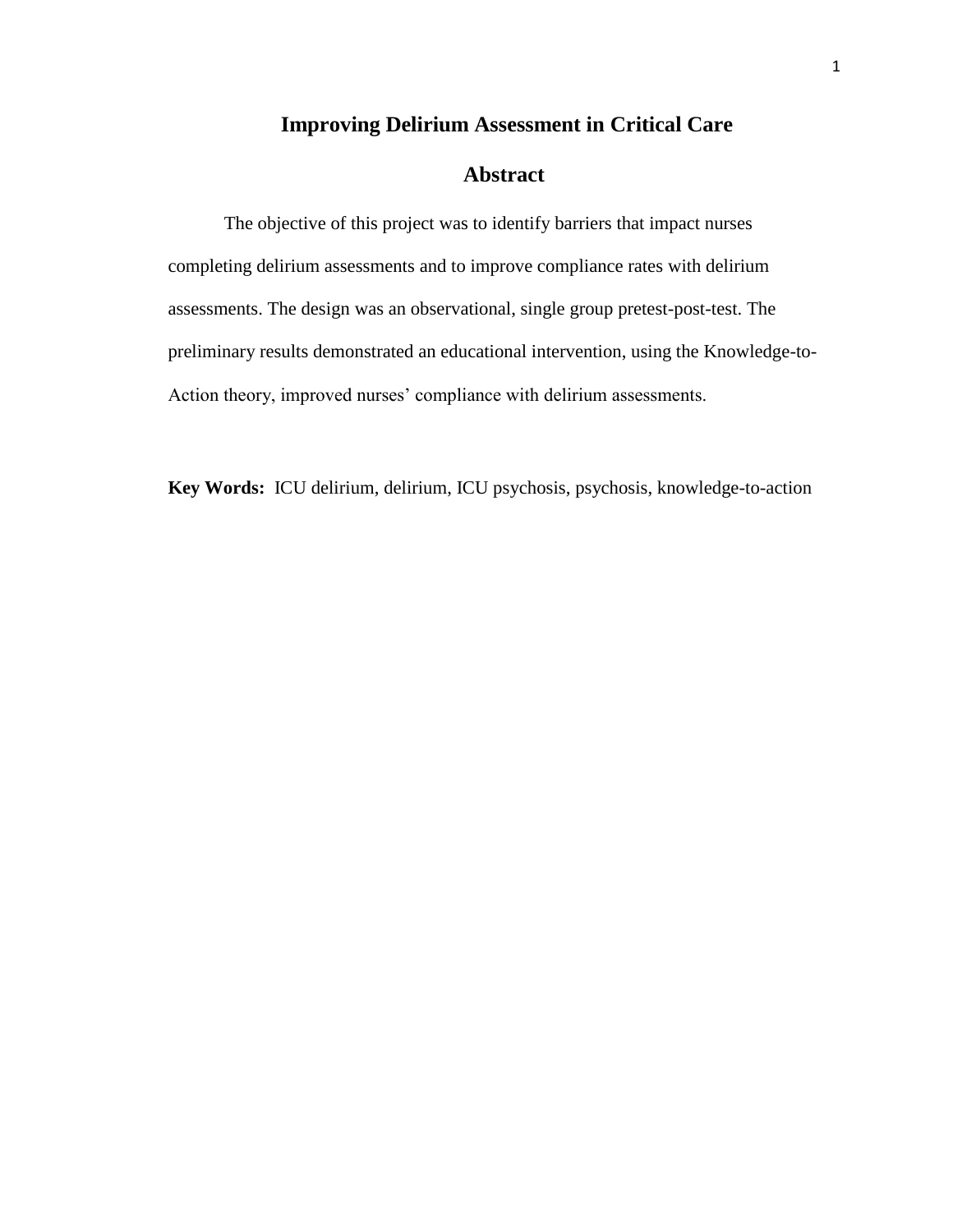Delirium in the intensive care unit (ICU delirium) is a common complication that impacts many critically ill patients. The American Psychiatric Association's fifth edition of the Diagnostic and Statistical Manual of Mental Disorders defines delirium as a brain dysfunction featured by disturbances in cognition, awareness, and attention.<sup>1</sup> This condition affects between 20%-50% of nonintubated patients and 60%-80% of ventilated patients.<sup>2</sup> ICU delirium is associated with increased length of stay, increased morbidity, mortality, and increased cost of care.<sup>3.</sup> Patients on ventilators who experience delirium are more difficult to wean from the ventilator and experience increased days on the ventilator.<sup>4</sup>

Assessment and identification of delirium is imperative to the treatment and resolution of the condition. The latest clinical practice guidelines by the Society of Critical Care Medicine for the assessment and treatment of ICU delirium recommends regular assessment utilizing a valid tool.<sup>5</sup> Hospitals that have implemented regular delirium assessments typically assess daily or twice daily and two common assessment tools are the Confusion Assessment Method for the ICU (CAM-ICU) and the Intensive Care Delirium Screening Checklist (ICDSC). These two validated tools are recommended and supported by the Society of Critical Care Medicine and have been widely used in practice and research.

ICU delirium screening is most often assessed by the bedside nurse. Many intensive care units have implemented a bundle set forth by the Society of Critical Care Medicine: The Pain, Agitation, and Delirium (PAD) assessment and guidelines. Variability with compliance assessing patients for delirium is a common occurrence across the United States and in many ICU settings. The project setting implemented this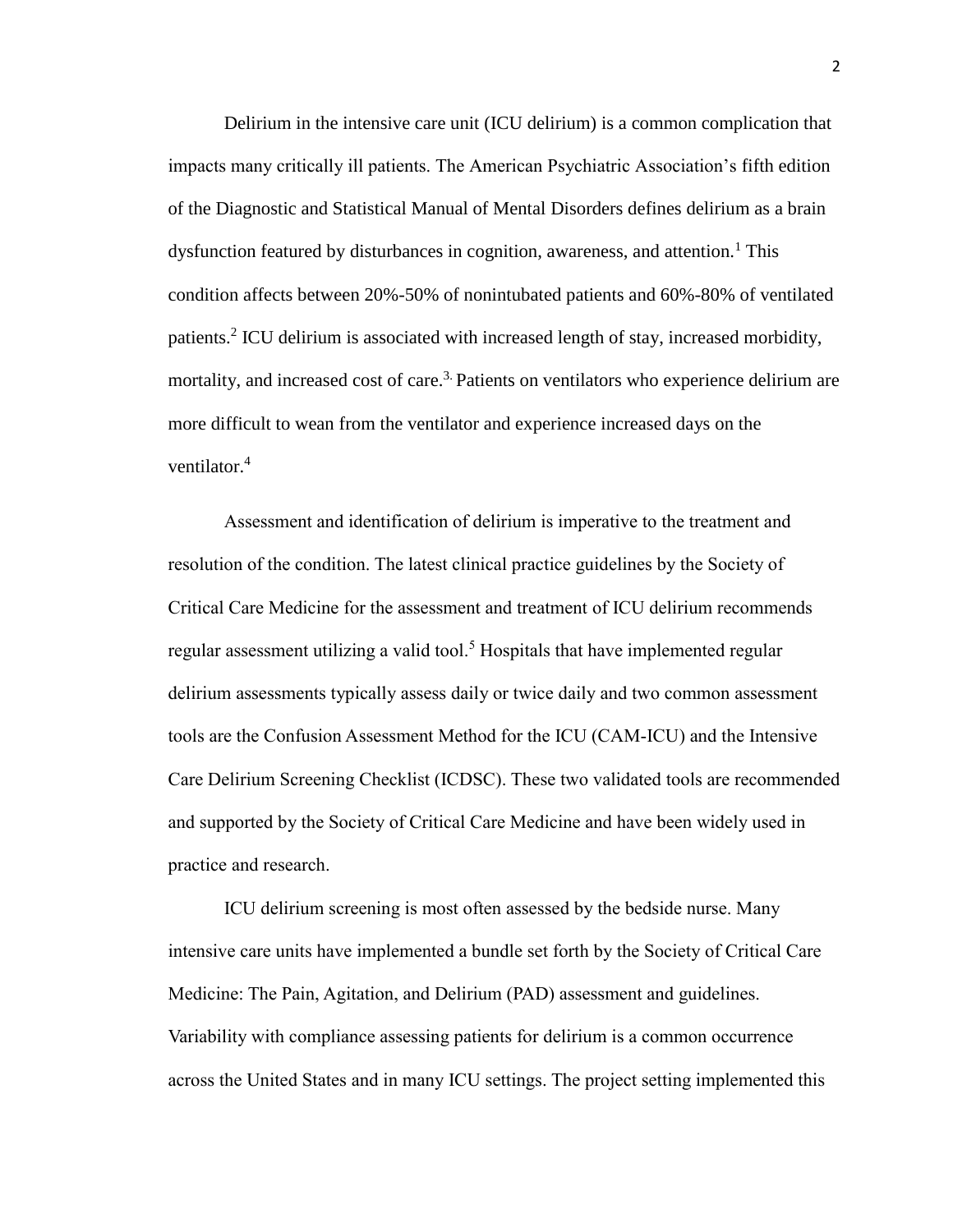guideline several years ago with inconsistency in compliance. This phenomenon is not unique to the project site, and many studies have been conducted to identify barriers to nurses' assessment of delirium. $6,7,8,9$ 

#### **Literature review**

A synthesis of research on the topic was conducted searching the following databases: CINAHL, PubMed, and ProQuest. There were limited numbers of studies conducted within the last five years, therefore the search was extended to 2012-2020, as additional studies were conducted prior to 2016. It is also of interest there was a host of studies conducted on this topic in the 2003-2008 timeframe. Since 2003, however, this problem still exists in many ICUs, despite the focused attention on this clinical concern. Studies that were not in English were excluded from the literature search.

Many hospitals have protocols and guidelines in place for the assessment of ICU delirium, yet compliance rates are low. Studies have been conducted to assess the impact of educational interventions on delirium assessment compliance. Multidimensional educational interventions have been shown to increase compliance with assessing for delirium and with compliance with evidence-based guidelines.<sup>6,9,10</sup>

Several studies cite intubated patients as a barrier for the assessment of delirium. Many nurses are unsure how to assess an intubated patient for delirium and some believe the intubated patient cannot be assessed. In a 2012 Australian study, the assessment of intubated patients was cited as one of the top two barriers for non-compliance with ICU delirium assessment.<sup>11</sup> A British survey of 31 nurses showed the highest scoring barrier to delirium assessment was the intubated/non-verbal patient.<sup>9</sup>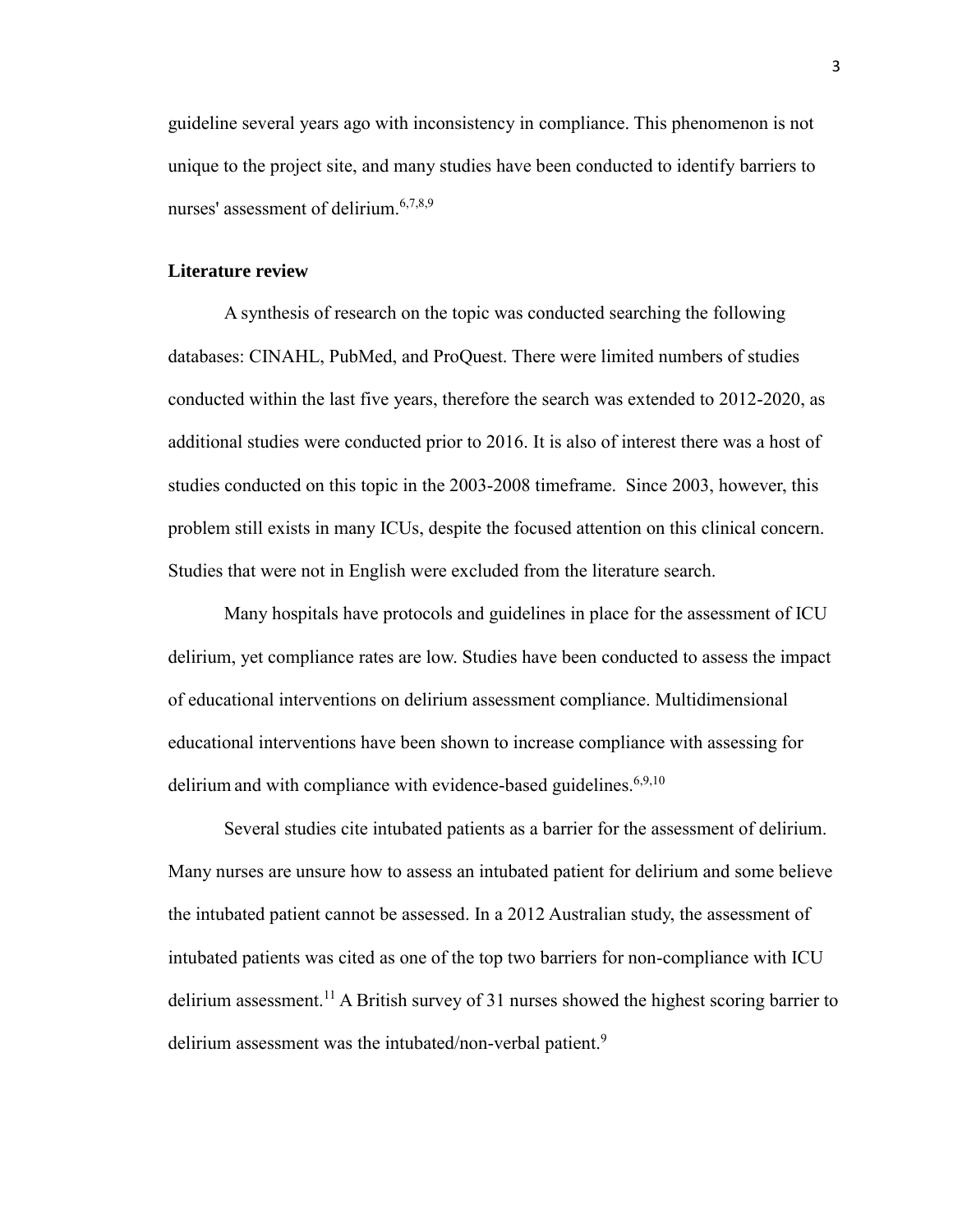An additional barrier identified in the literature is nurses not seeing delirium as a priority for patient care.  $8,11$  Some nurses believed their focus should be more on the physical issues as opposed to assessing for delirium. Other nurses felt a structured assessment tool is unnecessary and the delirium would be identified during the course of the ICU stay. A related barrier in the literature search was nurses' perceived lack of time to complete the delirium assessment.<sup>12,13</sup> Nurses' perception of the time required to complete the assessment and not seen as a priority contribute to inconsistent assessment compliance.

The priorities of other members of the healthcare team can both positively and negatively impact the importance nurses place on certain aspects of care. Nurses' interpretation that providers do not prioritize the delirium assessment was documented as a barrier to the nurse completing the assessment.  $8,14$  Much like nurses who placed little importance to ICU delirium over the physical aspects, nurses often perceived providers were also more focused on the physical aspects of care over psychological needs.

Knowledge is the cornerstone to nursing care. Several studies identified a barrier for nurses' lack of delirium assessment was a lack of knowledge and a lack of education on delirium.12,13,14,15 Nurses may have some basic knowledge of delirium, but many stated they had no formal education on delirium, complications of delirium, and possible effects of sedative medications.

 Limitations in the literature exist and include small sample sizes, limited studies identifying nurse barriers to delirium screening, few studies demonstrating interventions to increase compliance, and a lack of studies with documented sustained improvements in delirium assessment.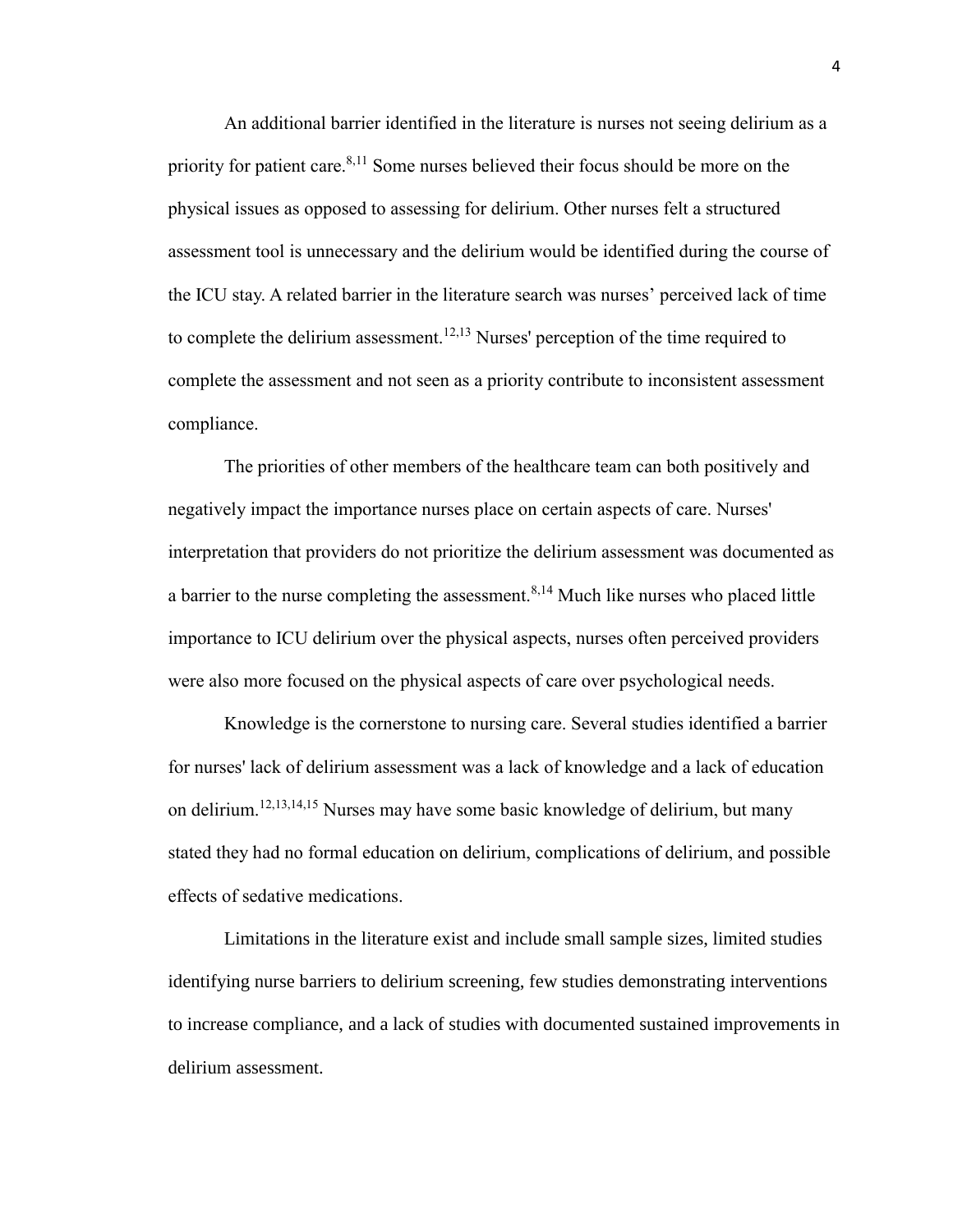#### **Setting and sample**

The setting is a 10-bed ICU in a rural, community hospital in the southeastern United States. The ICU is a general medical/surgical intensive care unit. The average census during the project period was 8 patients per day. The patient population included all adult ICU patients during the project period. The inclusion criteria for the nursing population were all bedside nurses in the intensive care unit employed in the unit at the start of the project. At the onset of the project, 25 nurses were eligible and invited to participate in the project.

#### **Methods**

This quality improvement project design was an observational pretest-posttest design and involved descriptive statistics to analyze results and findings. 25 registered nurses were employed in the ICU at the time of the project implementation and were invited to participate. The pre-assessment chart review period was September 2020 to May 2021. The project implementation was during March and April of 2021. Postintervention data was collected in May and June of 2021.

The pre-implementation phase, six months prior to the project implementation, involved collecting baseline data on delirium assessment and incidence of delirium in the project site ICU. Delirium assessment was assessed twice per day at 4am and 4pm. Assessments were considered compliant if a delirium assessment was entered between 2am and 7am, and 2pm and 7pm. Incidence of delirium was calculated if one of the delirium assessments was greater than or equal to four. No identifying patient information was collected.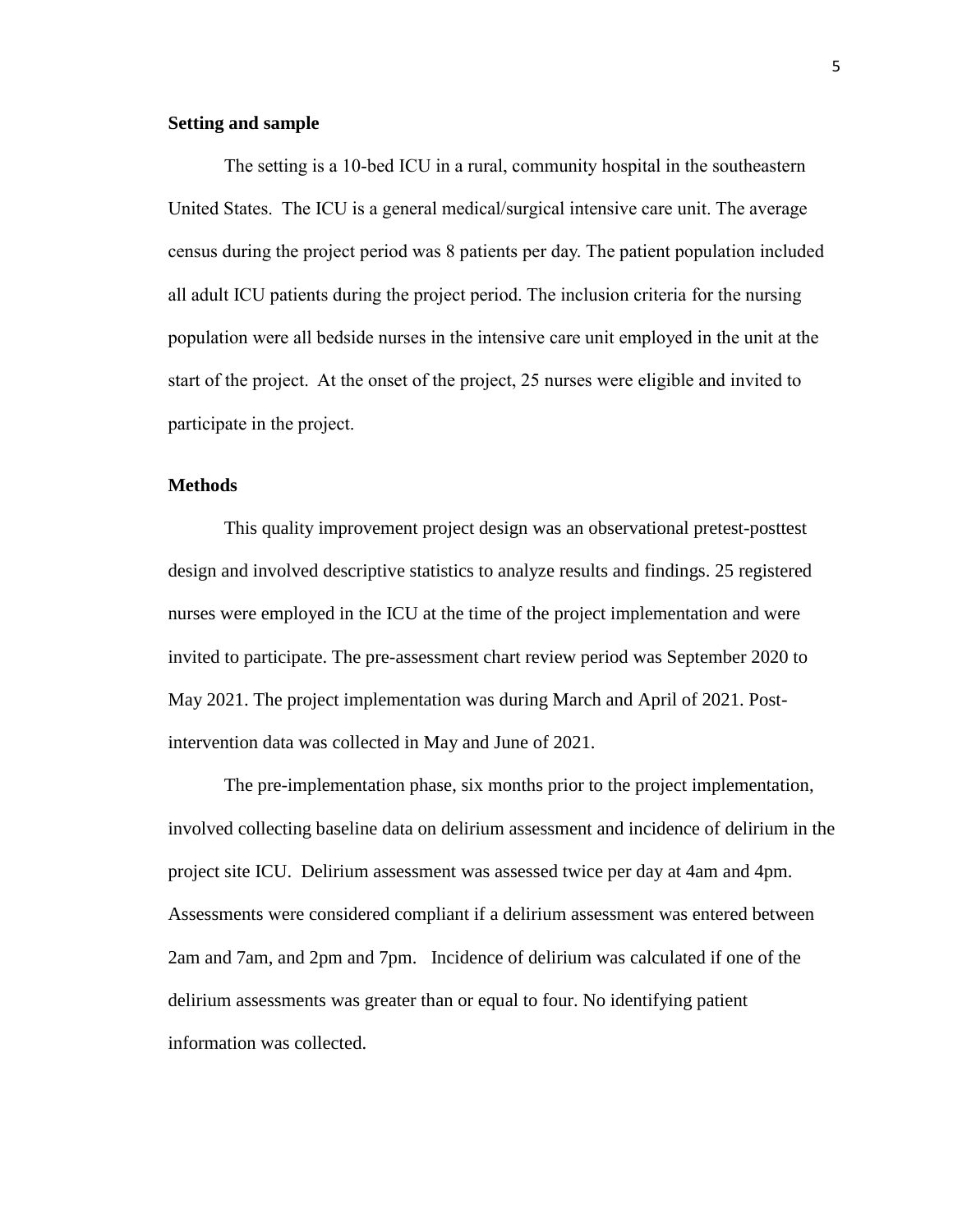The initial phase of the project focused on assessing ICU nurses' perceived barriers to delirium assessment. The America Nurses Association (ANA) Delirium Workgroup Survey, minus demographic information, was voluntarily administered to the nurses working in the ICU. This ANA survey, administered to over 1500 nurses, was developed by a workgroup to understand the ICU nurses' barriers to delirium assessment and tools necessary to improve assessment. <sup>16</sup> Permission to utilize this survey was obtained from the ANA. Nurses were invited via email and huddle notification to participate in the project. The survey period was two weeks with no demographic or identifying information collected and was anonymous. Completion of the survey was considered consent to participate in this quality improvement project.

Phase two of the project involved a one-hour, mandatory educational session for the nurses. The educational sessions included a slide presentation which provided information on topics related to delirium, including the definition of delirium, risk factors, prevention strategies, personal stories of patients who experienced delirium, post-ICU delirium syndrome, compliance data, and a case study for staff to demonstrate knowledge. The educational sessions were provided for a three-week period following the ANA Delirium Workgroup Survey period. At the conclusions of the educational sessions, an anonymous educational evaluation form was distributed. Evaluations of educational offerings is an expectation of the project site facility.

The third phase of the project began at the end of the educational sessions and continued for two months. Data was collected on delirium assessment compliance and the incidence of delirium. Also, during this timeframe, a voluntary survey, ICU Delirium Post Education Intervention Survey, was distributed to the ICU nurses who attended an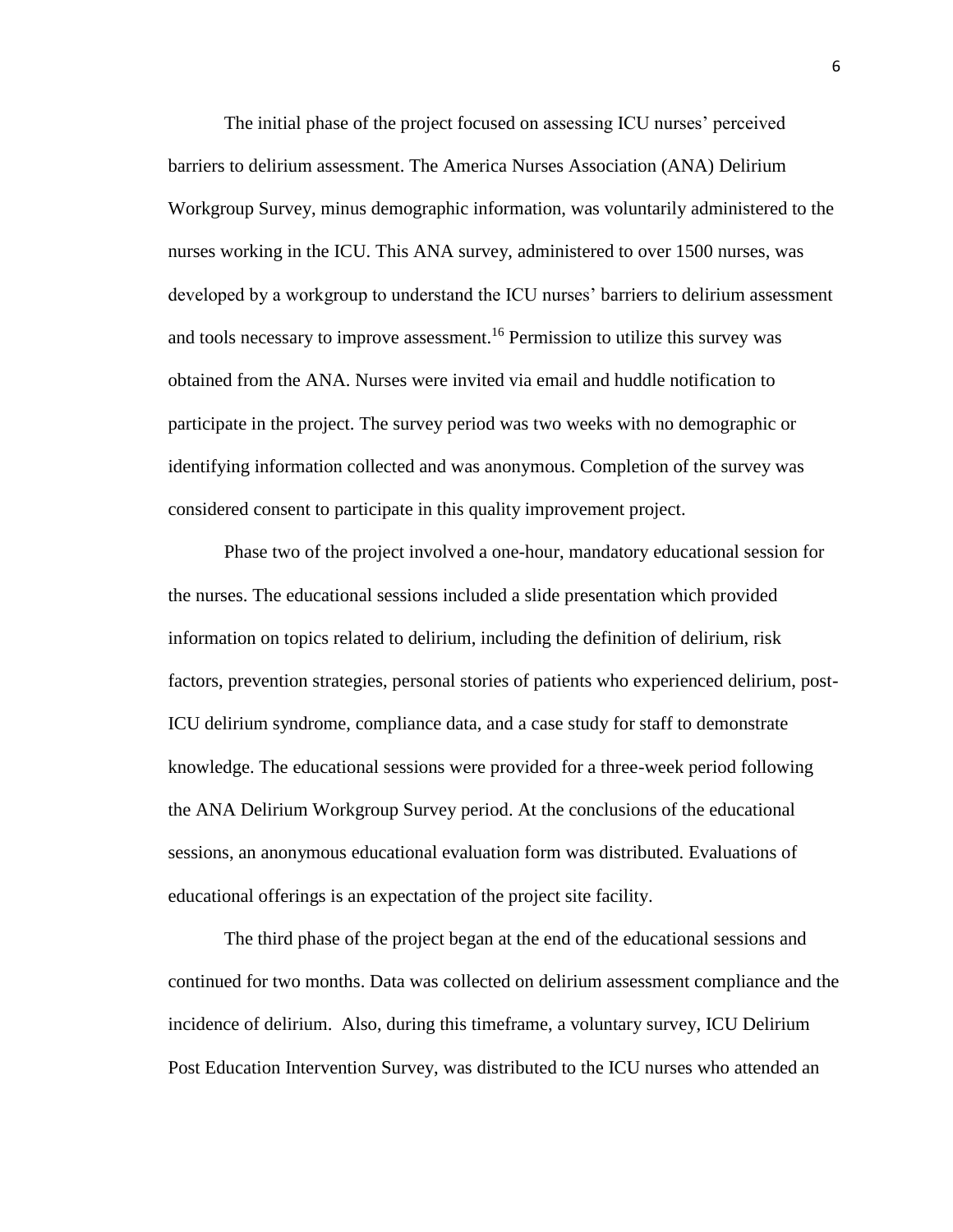educational session. The four-question survey was created by the project leader in conjunction with the team and DNP project chair. There was no validated tool available, therefore, a simple post-education survey was created to assess nurses' knowledge and attitudes regarding delirium assessments. The survey period for the post-educational inservice assessment lasted for two weeks.

#### **Theoretical framework**

The knowledge-to-action (KTA) framework was the overall guiding theory for this project. The KTA framework is a process of planned action that facilitates knowledge translation.<sup>17</sup> This theory was developed by Ian Graham and colleagues after evaluating 31 planned action theories. This theory has been applied many times in healthcare to assist in applying research and knowledge into practice.<sup>18</sup>

The KTA framework is composed of two parts: (1) Knowledge Creation, and (2) the Action Cycle. Knowledge creation is the synthesis and production of knowledge. Knowledge creation encompasses research findings and the generation of practice guidelines.<sup>19</sup> Knowledge is refined and summarized to be more useful for the recipient. The creation of knowledge is further broken down into three phases: (1) knowledge inquiry, (2) knowledge synthesis, and (3) the creation of knowledge tools and products. Each of these stages can be tailored and adapted to the audience.

Knowledge inquiry refers to primary studies that have not been verified and is not ready to be translated into practice on a broad scale. Knowledge synthesis, also known as secondary knowledge, involves the synthesis of studies and considering the widespread implementation of the knowledge. Examples of knowledge synthesis include systematic reviews and meta-analyses. Knowledge tools and products is also known as third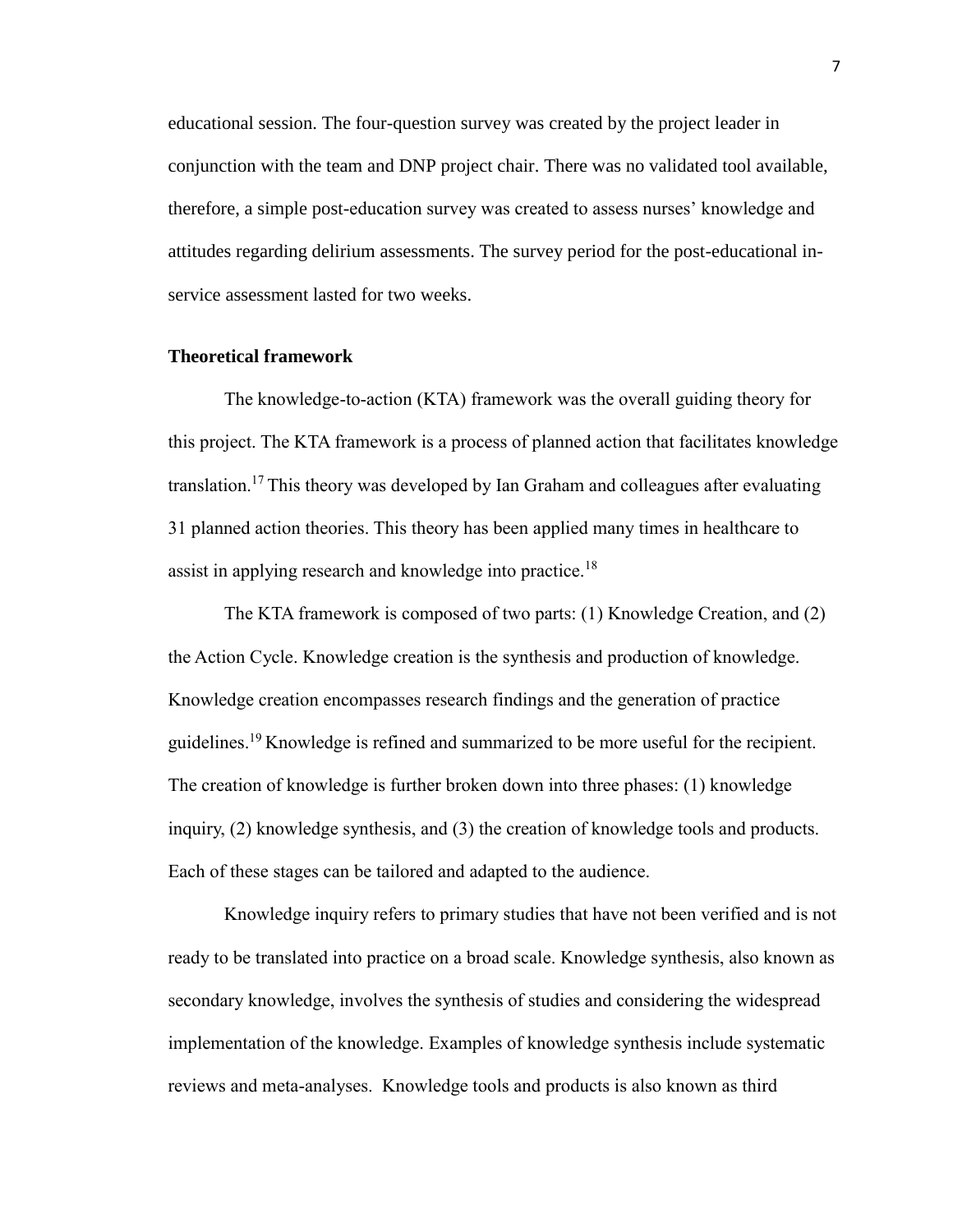generation knowledge. The creation of knowledge tools and products utilizes synthesized knowledge to present knowledge in a user-friendly and tailored manner. This thirdgeneration knowledge can include videos and clinical practice guidelines.

The action cycle is an iterative process that is non-sequential. Movement can occur between the knowledge creation phase and the action cycle. The process includes deliberate activities necessary for knowledge implementation. One should begin with the identification of the problem. A comparison should take place between what is known about a problem and whether there is a gap in knowledge or practice. Knowledge must be adapted to the audience, barriers to knowledge must be uncovered, and interventions should be tailored. Tailoring an intervention is defined as ensuring the intervention addresses a specific issue and addresses a specific audience. Once the education has been delivered, monitoring and follow-up should occur. The use of the knowledge must be monitored, outcomes evaluated, and assessments the sustained use of the knowledge.

Four phases of the KTA framework were specifically be utilized for this project. First, barriers to knowledge use (i.e.: performing a delirium assessment) were conducted. Secondly, a tailored educational intervention was developed and implemented. Following the educational intervention, knowledge use was monitored. Lastly, for a two-month period, an evaluation of outcomes was conducted.

#### **Results**

The delirium assessment compliance from September 2020 to February 2021 ranged from a low of 71.1% to a high of 78.3%. The  $4<sup>th</sup>$  quarter of 2020 result was 73.5%. The incidence of delirium from September 2020 to February 2021 ranged from 20.5% to a high of 40.5%. The  $4<sup>th</sup>$  quarter 2020 incidence of delirium was 31.9%.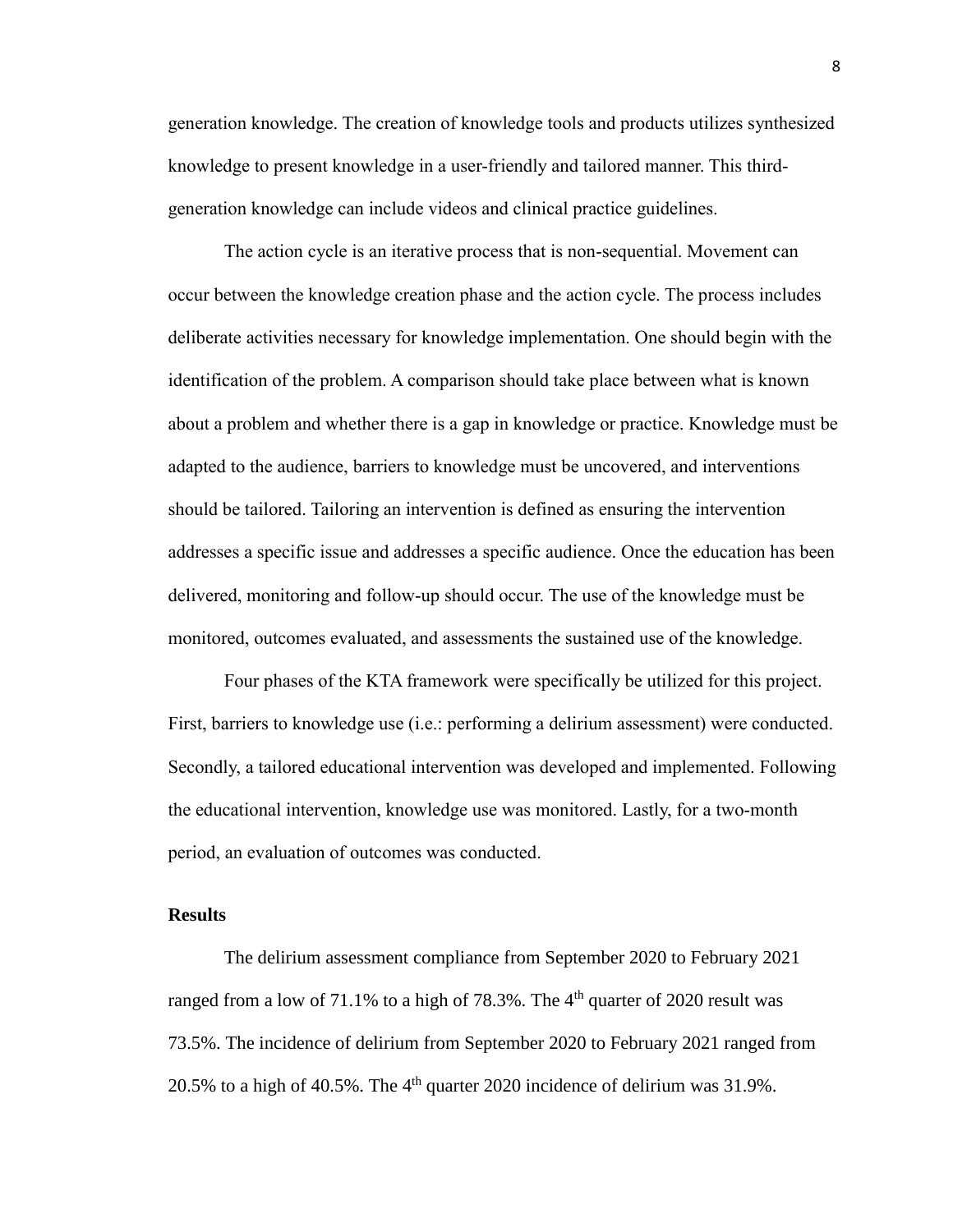Following the project intervention, the delirium assessment compliance was 79.8% and the incidence of delirium was 23.7% (See *Table 1*).

Responses to the initial ANA survey were reviewed for level of knowledge and barrier identification. The participation rate was 72% (n=18). 72.2% of respondents stated they cared for patients with delirium on a daily or weekly basis. More than half of the nurses (55.6%) felt comfortable or confident and 38.9% felt very comfortable or very confident in identifying/detecting persons at risk for delirium (See *Table 2*). 50% of the nurses felt comfortable or confident and 27.8% felt very comfortable or very confident recognizing early signs and symptoms of delirium (See *Table 3*). 94.4% of nurses stated they routinely used a formal tool to screen for delirium. The top five ways nurses felt the organization prevents, detects, and/or treats delirium were: standardized assessment/screening using a validated, reliable tool, screening programs for delirium, mobilization, sedatives, and protocols (See *Table 4*). The nurses felt the greatest challenge for nurses preventing, detecting, and treating the onset or presence of delirium was lack of or ineffective communication among interdisciplinary team members (See *Table 5*). The top three products that were most needed by the nursing profession in the areas of delirium prevention, detection, and treatment were: family/patient education, identification tools, and a delirium prevention checklist or model assessment (See *Table 6*).

The educational sessions were attended by 100% of eligible nurses (n=25). The sessions lasted approximately one hour and included lecture, video, and a case study for staff involvement. A post-educational in-service evaluation was completed as a requirement for the facility.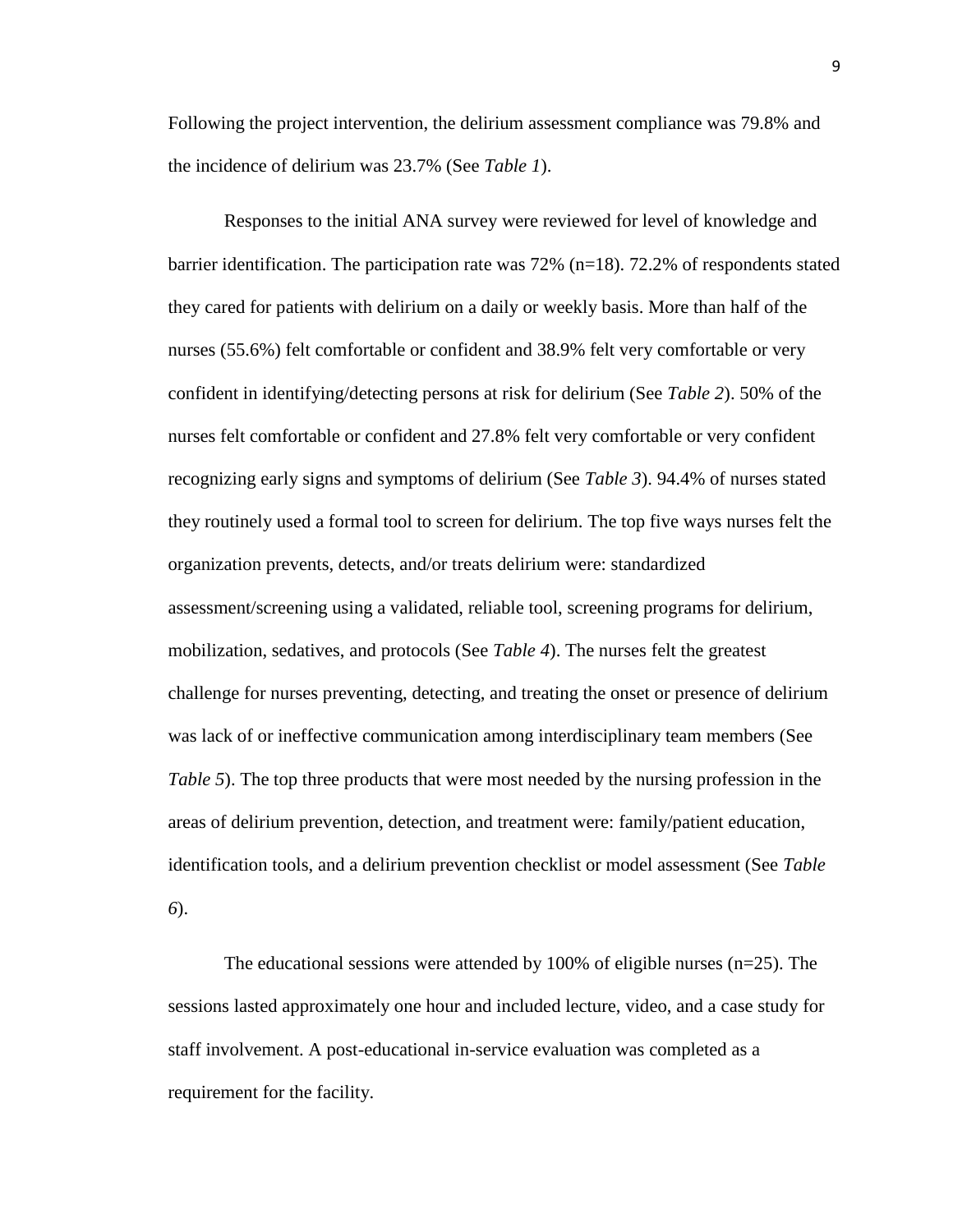Two months following the educational sessions, an anonymous and voluntary post-educational survey was sent to the nurses. The survey period lasted for two weeks. 19 nurses out of 25 who attended the educational sessions completed the survey. 52.6%  $(n=10)$  of the nurses strongly agree and 42.1%  $(n=8)$  nurses agree their knowledge about delirium in the ICU patient has increased.  $63.2\%$  (n=12) nurses strongly agree and 36.8% (7) agree they are comfortable assessing their patient for ICU delirium. Lastly, each nurse was asked to list three interventions that can be used to prevent or decrease the duration of delirium in ICU patients. All respondents were able to correctly list at least three interventions. The top three interventions listed were related to maintaining a day/night routine, minimizing noise and limiting sleep interruptions, and mobilizing the patient.

#### **Discussion**

Delirium is a significant concern in the intensive care unit population of patients. This quality improvement project aimed to understand the barriers to delirium assessment, increase nurse compliance with delirium assessment, and to assess for the decreased incidence of delirium. The overall compliance with delirium assessments increased following the educational sessions by 8.6% and the incidence of delirium decreased 25.7%.

The ANA survey provided information regarding nurse barriers regarding delirium assessment and requested tools for improvement. Based on the results of the study, comfort levels in identifying/detecting persons at risk for delirium and knowledge of delirium increased following the multimodal educational sessions. Sustaining this knowledge and the practice of delirium assessment and prevention will take dedicated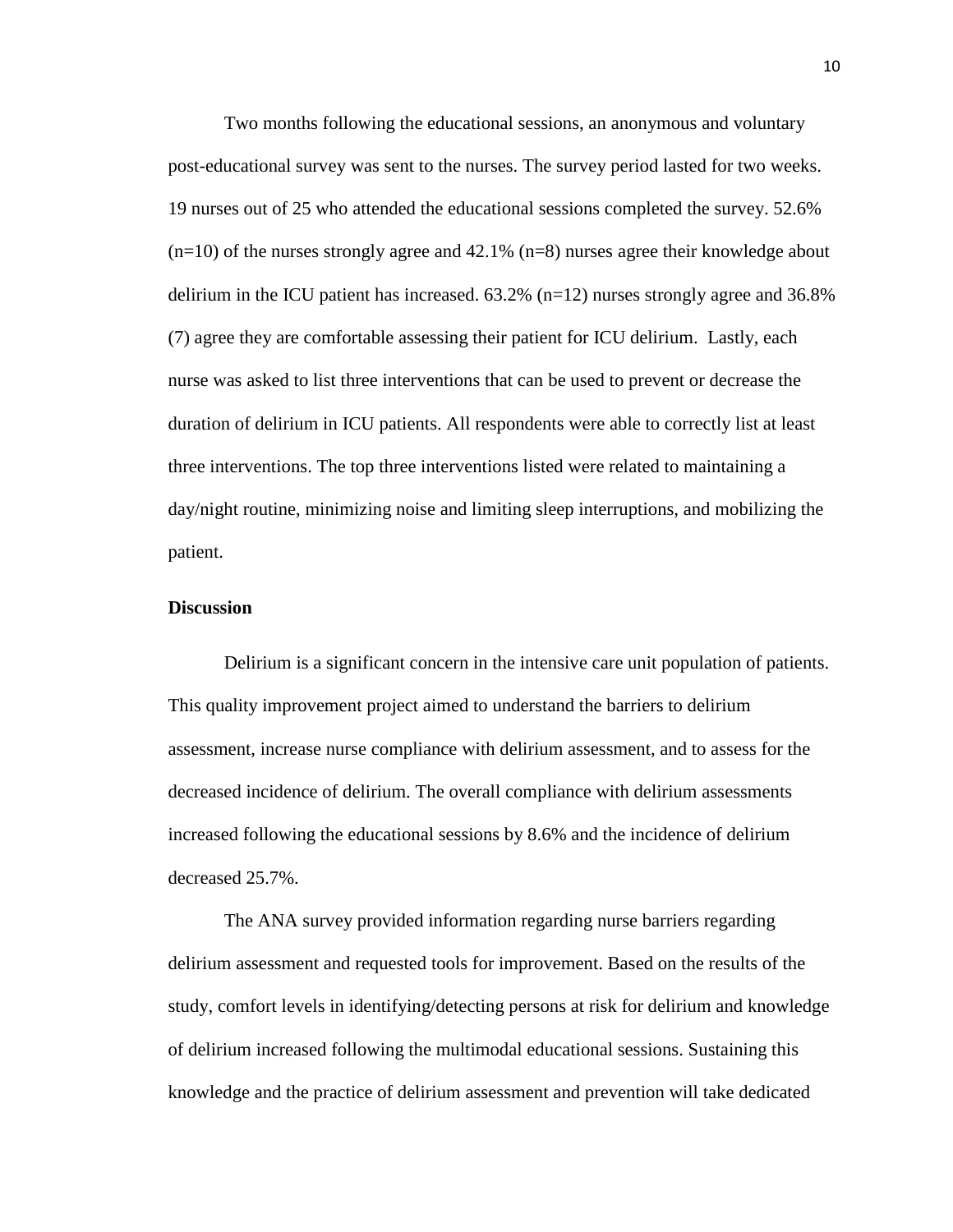efforts by the educators and leaders of the ICU. This survey and educational intervention were at point in time and a sustainment plan will need to be developed.

The knowledge-to-action framework was utilized to structure the quality improvement project. The barriers the nurses identified in the ANA survey were addressed during the multimodal educational offering. Throughout the nursing educational sessions, nurses indicated they did not know about the syndrome know as Post Intensive Care Syndrome (PICS). This impacts many patients who have suffered ICU delirium and can cause lasting debilitative states. These range from clinical declines to cognitive function that can lead to the individual no longer being able to work or complete simple tasks like balancing a check book. There was discussion during each session about the correlation between assessing for delirium, performing targeted interventions to prevent and treat delirium, and preventing PICS. The results demonstrate the nurses did assess more consistently for delirium and this knowledge could have led to the incidence of delirium decreasing during this quality improvement period. A long-term educational plan needs to be developed to train new staff and update staff on the latest trends in delirium assessment and treatment.

Finally, this project took place during the COVID-19 pandemic, and it is unclear, but probable, the delirium assessment and the incidence of delirium was impacted by this patient population. The patient volume was above average and most days the ICU was at capacity. Nurses who did not typically work in the ICU were provided minimal training to assist in staffing the ICU, which could have attributed to the lower compliance with delirium assessments. Nurses were also often taking more than the standard nurse to patient ratio of 2:1 and were most days at a 3:1 ratio.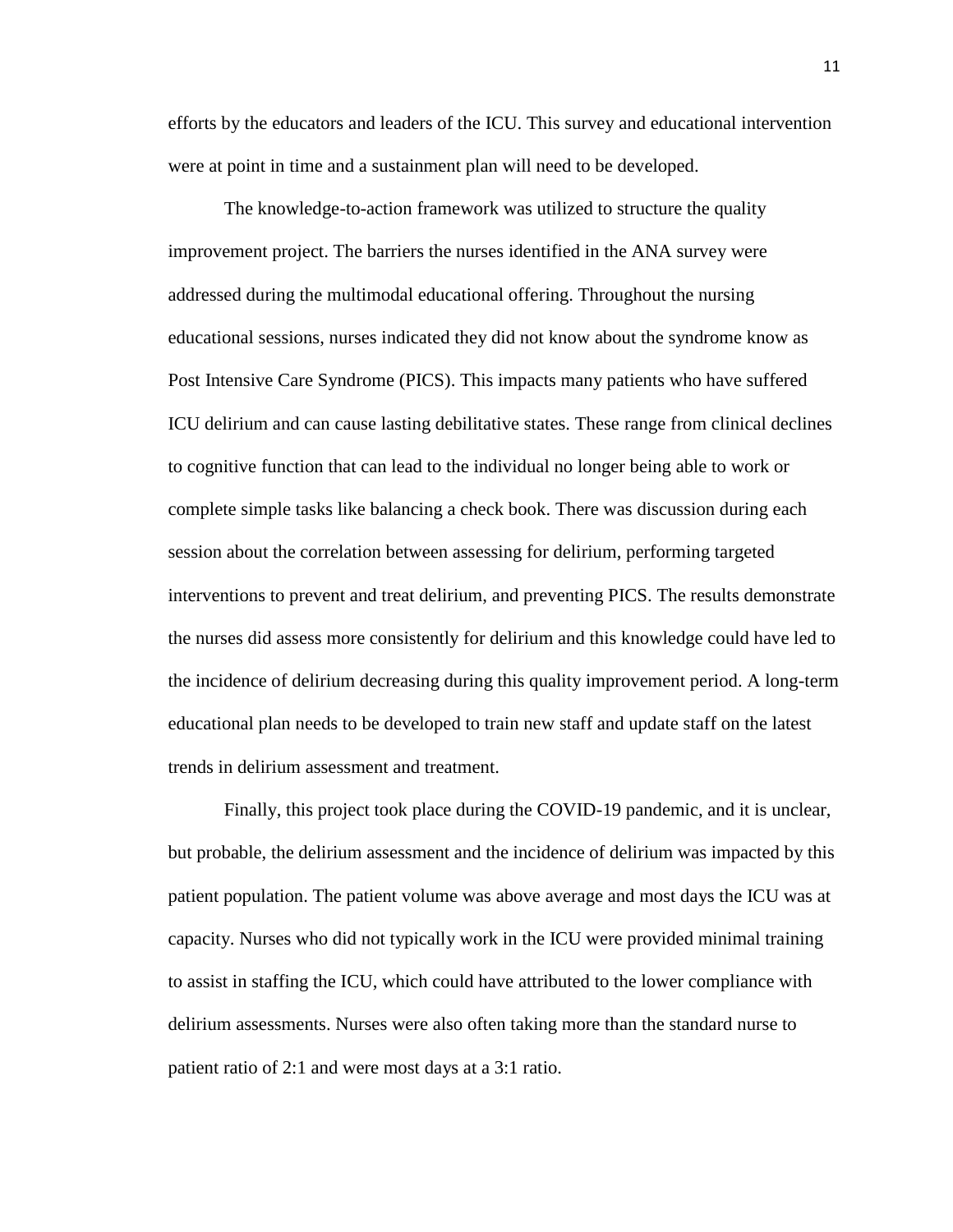### **Limitations**

This study had several limitations that could affect its generalizability to other intensive care units. First, this study was conducted at a single community hospital ICU in the southeastern United States and the size of the nursing staff was small. The patient population and staff makeup may not be translatable to ICUs across the country. Similar results may not be observed in other ICU settings.

The data obtained following the educational in-service was only a two-month sample. This was a limited amount of time and may not demonstrate enough time to assess adherence to delirium assessments. Additional months of data would further strengthen the results of this quality improvement project.

References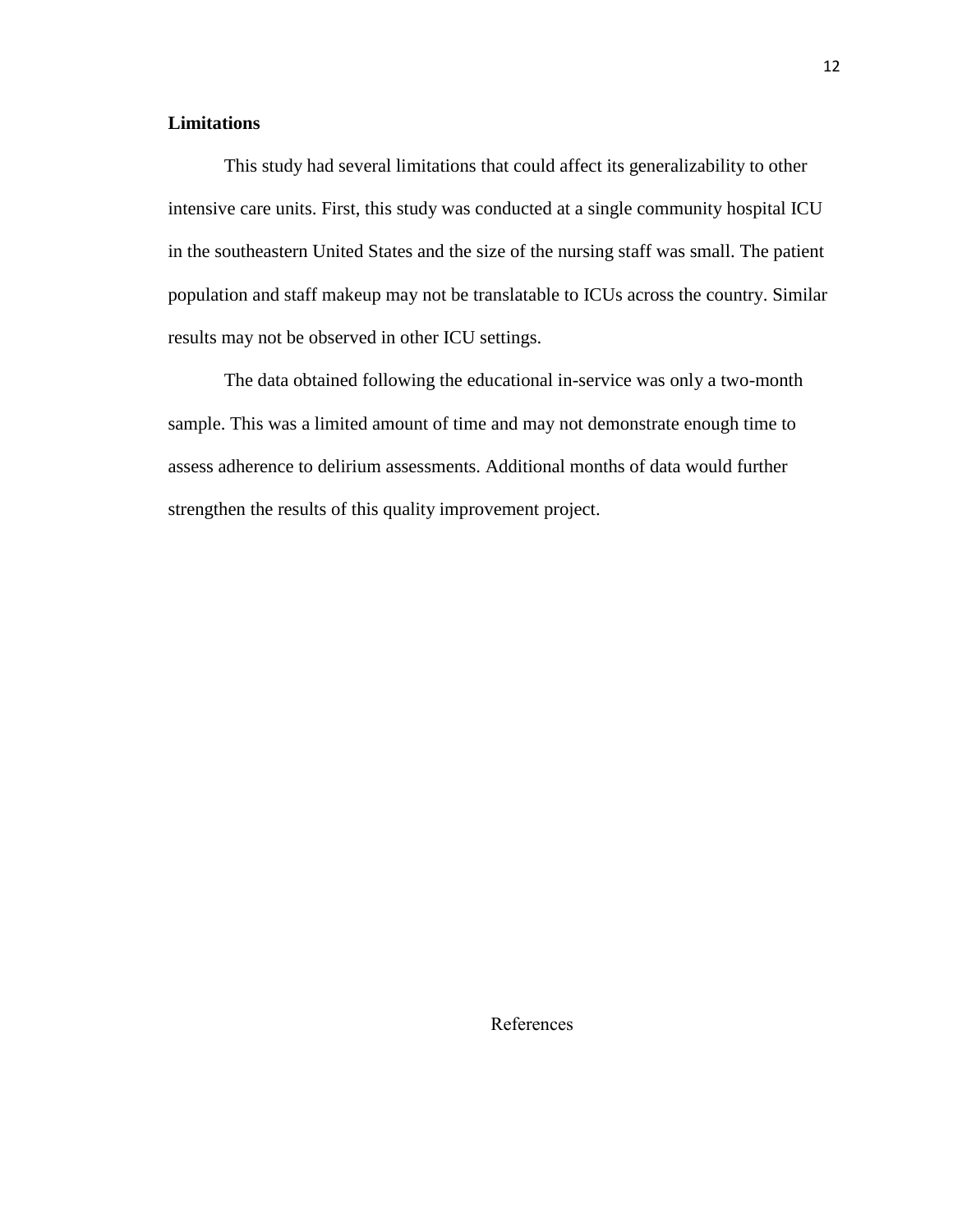- 1. American Psychiatric Association. (2017). *Diagnostic and statistical manual of mental disorders, 5th edition: DSM-5* (2nd ed.). CBS Publishers And Distributors.
- 2. Pandharipande, P. P., Ely, E., Arora, R. C., Balas, M. C., Boustani, M. A., La Calle, G., Cunningham, C., Devlin, J. W., Elefante, J., Han, J. H., MacLullich, A. M., Maldonado, J. R., Morandi, A., Needham, D. M., Page, V. J., Rose, L., Salluh, J. F., Sharshar, T., Shehabi, Y., Smith, H. B. (2017). The intensive care delirium research agenda: A multinational, interprofessional perspective. *Intensive Care Medicine*, *43*(9), 1329–1339. [https://doi.org/10.1007/s00134-017-](https://doi.org/10.1007/s00134-017-4860-7) [4860-7](https://doi.org/10.1007/s00134-017-4860-7)
- 3. Kotfis, K., Marra, A., & Ely, E. (2018). ICU delirium ― a diagnostic and therapeutic challenge in the intensive care unit. *Anaesthesiology Intensive Therapy*, *50*(2), 160–167.<https://doi.org/10.5603/ait.a2018.0011>
- 4. Jeon, K., Jeong, B., Ko, M., Nam, J., Yoo, H., Chung, C., & Suh, G. (2015). Impact of delirium on weaning from mechanical ventilation in medical patients. *Respirology*, *21*(2), 313–320.<https://doi.org/10.1111/resp.12673>
- 5. *SCCM | guidelines for the prevention and management of pain, agitation/sedation, delirium, immobility, and sleep disruption in adult patients in the ICU*. (2018, August 22). Society of Critical Care Medicine (SCCM). [https://www.sccm.org/Research/Guidelines/Guidelines/Guidelines-for-the-](https://www.sccm.org/Research/Guidelines/Guidelines/Guidelines-for-the-Prevention-and-Management-of-Pa)[Prevention-and-Management-of-Pa](https://www.sccm.org/Research/Guidelines/Guidelines/Guidelines-for-the-Prevention-and-Management-of-Pa)
- 6. Hickin, S. L., White, S., & Knopp-Sihota, J. (2017). Nurses' knowledge and perception of delirium screening and assessment in the intensive care unit: Long-term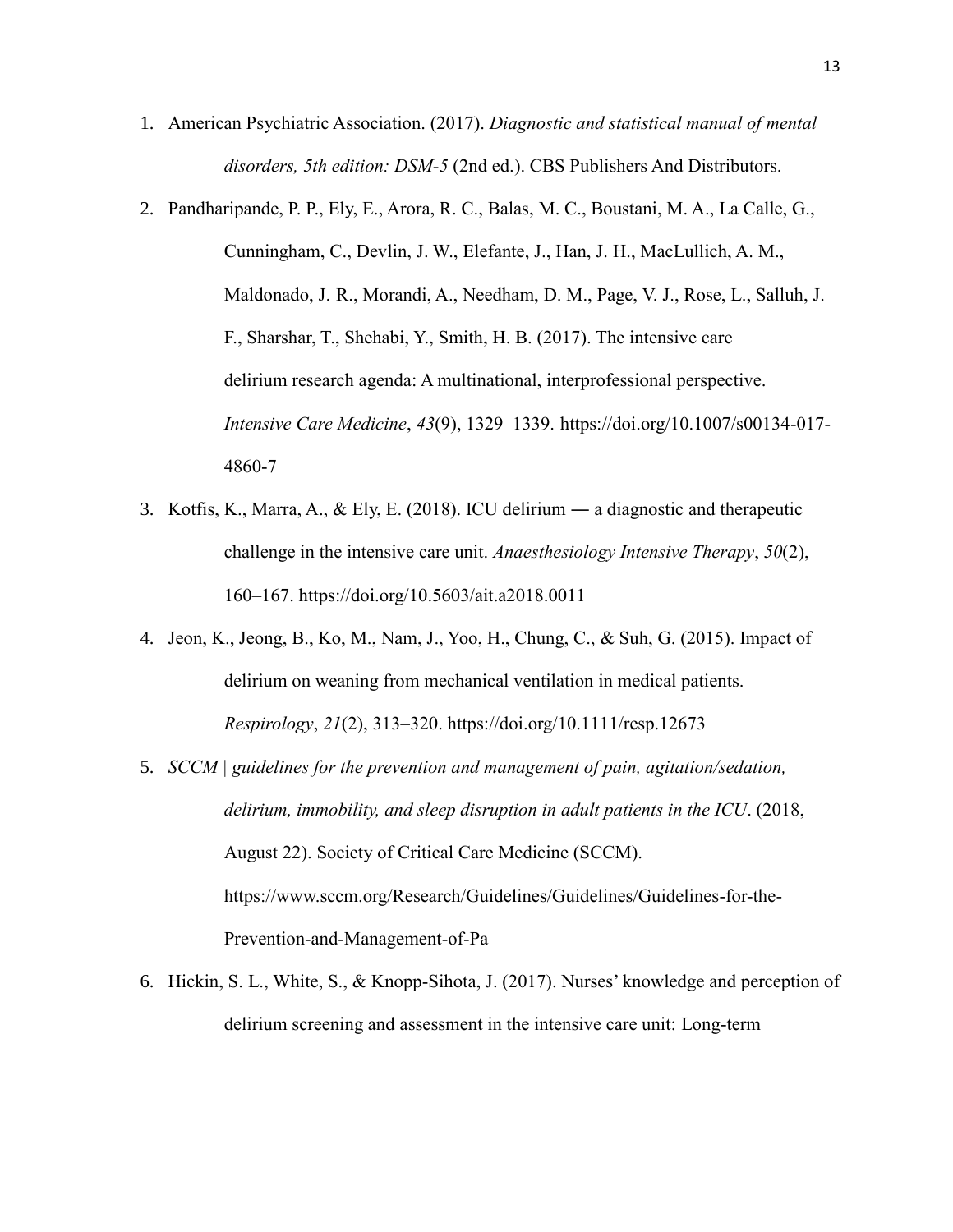effectiveness of an education-based knowledge translation intervention. *Intensive and Critical Care Nursing*, *41*, 43–49.<https://doi.org/10.1016/j.iccn.2017.03.010>

- 7. Yan, W., Morgan, B. T., Berry, P., Matthys, M. K., Thompson, J. A., & Smallheer, B. A. (2019). A quality improvement project to increase adherence to a pain, agitation, and delirium protocol in the intensive care unit. *Dimensions of Critical Care Nursing*, *38*(3), 174–181.<https://doi.org/10.1097/dcc.0000000000000353>
- 8. Zamoscik, K., Godbold, R., & Freeman, P. (2017). Intensive care nurses' experiences and perceptions of delirium and delirium care. *Intensive and Critical Care Nursing*, *40*, 94–100.<https://doi.org/10.1016/j.iccn.2017.01.003>
- 9. Rowley-Conwy, G. (2017). Critical care nurses' knowledge and practice of delirium assessment. *British Journal of Nursing*, *26*(7), 412–417. <https://doi.org/10.12968/bjon.2017.26.7.412>
- 10. Yan, W., Morgan, B. T., Berry, P., Matthys, M. K., Thompson, J. A., & Smallheer, B. A. (2019). A quality improvement project to increase adherence to a pain, agitation, and delirium protocol in the intensive care unit. *Dimensions of Critical Care Nursing*, *38*(3), 174–181.<https://doi.org/10.1097/dcc.0000000000000353>
- 11. Wells, L. (2012). Why don't intensive care nurses perform routine delirium assessment? A discussion of the literature. *Australian Critical Care*, *25*(3), 157–161. <https://doi.org/10.1016/j.aucc.2012.03.002>
- 12. Riekerk, B., Pen, E., Hofhuis, J. G., Rommes, J. H., Schultz, M. J., & Spronk, P. E. (2009). Limitations and practicalities of CAM-ICU implementation, a delirium scoring system, in a dutch intensive care unit. *Intensive and Critical Care Nursing*, *25*(5), 242–249.<https://doi.org/10.1016/j.iccn.2009.04.001>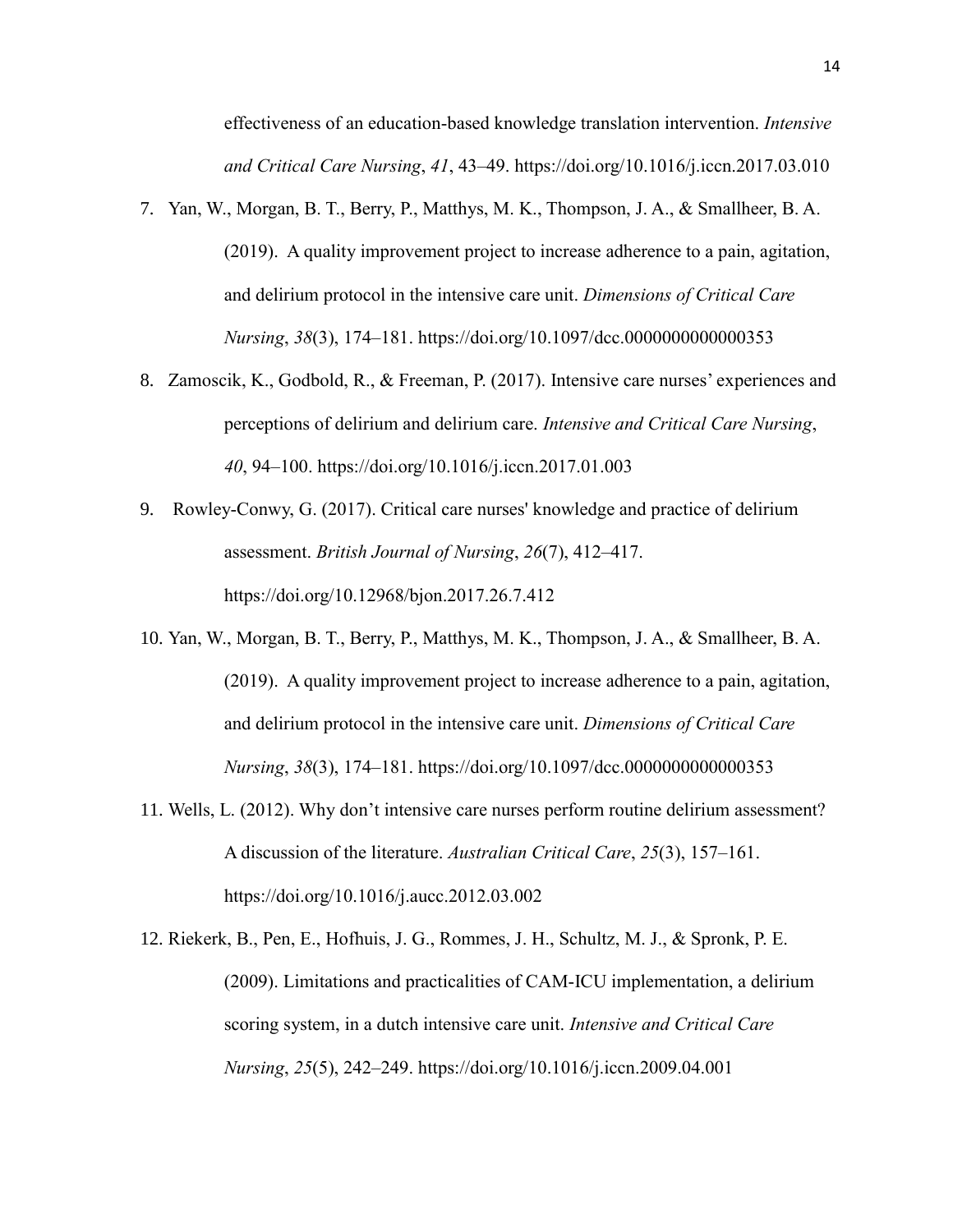- 13. Bannon, L., McGaughey, J., Clarke, M., McAuley, D. F., & Blackwood, B. (2018). Designing a nurse-delivered delirium bundle: What intensive care unit staff, survivors, and their families think? *Australian Critical Care*, *31*(3), 174–179. <https://doi.org/10.1016/j.aucc.2018.02.007>
- 14. Rowley-Conwy, G. (2018). Barriers to delirium assessment in the intensive care unit: A literature review. *Intensive and Critical Care Nursing*, *44*, 99–104. <https://doi.org/10.1016/j.iccn.2017.09.001>
- 15. Elliott, S. R. (2014). Icu delirium: A survey into nursing and medical staff knowledge of current practices and perceived barriers towards icu delirium in the intensive care unit. *Intensive and Critical Care Nursing*, *30*(6), 333–338. [https://doi.org/10.1016/j.iccn.2014.06.004A](https://doi.org/10.1016/j.iccn.2014.06.004)merican
- 16. Nurses Association. (2016). *Summary of ANA's delirium survey*. nursing world. https://www.nursingworld.org/~4afeb1/globalassets/practiceandpolicy/innovationevidence/delirium-survey-ppt-20160517rev.pdf
- 17. Graham, I. D., Logan, J., Harrison, M. B., Straus, S. E., Tetroe, J., Caswell, W., & Robinson, N. (2006). Lost in knowledge translation: Time for a map? *Journal of Continuing Education in the Health Professions*, *26*(1), 13–24. <https://doi.org/10.1002/chp.47>

18. Spooner, A. J., Aitken, L. M., & Chaboyer, W. (2018). Implementation of an evidence‐ based practice nursing handover tool in intensive care using the knowledge-toaction framework. *Worldviews on Evidence-Based Nursing*, *15*(2), 88–96. <https://doi.org/10.1111/wvn.12276>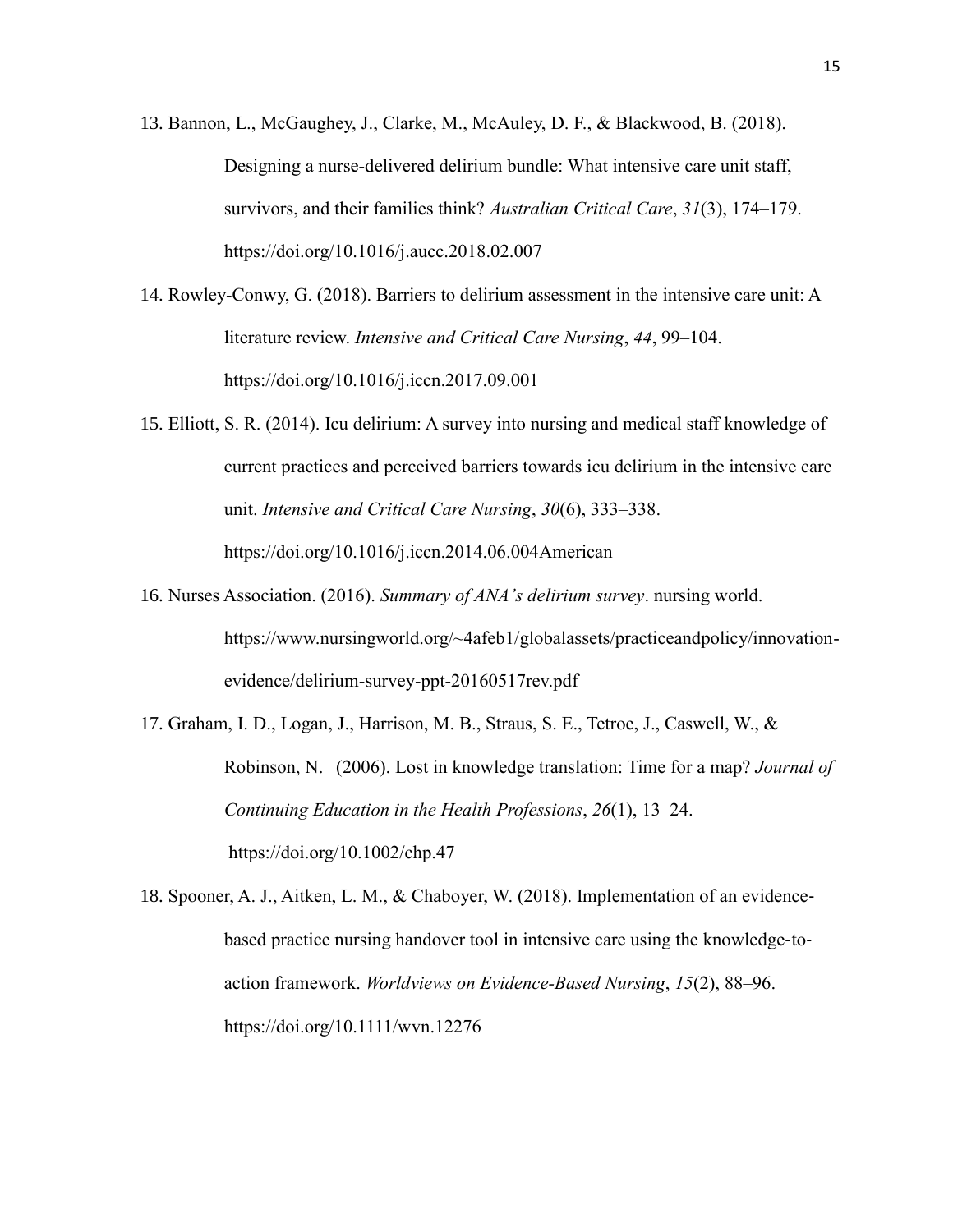### **Table 1**

*Delirium Assessment and Incidence* 

| Quarter    | 4 <sup>th</sup> Quarter 2020 | 1 <sup>st</sup> Quarter 2021 | $2nd$ Quarter 2021 |
|------------|------------------------------|------------------------------|--------------------|
| Assessment | 73.5%                        | 75.6%                        | 79.8%              |
| Incidence  | 31.9%                        | 32.4%                        | 23.7%              |

### **Table 2**

*Item responses for: "How comfortable or confident do you feel in identifying/detecting* 

*persons at risk for delirium?"*

| Very           | Comfortable  | Somewhat                     | Somewhat    | Very             |
|----------------|--------------|------------------------------|-------------|------------------|
| comfortable    | or confident | comfortable or uncomfortable |             | uncomfortable    |
| or very        |              | somewhat                     | or not very | or not confident |
| confident      |              | confident                    | confident   | at all           |
| $38.9\%$ (n=7) | 55.6%        | $5.5\%$ (n=1)                |             |                  |
|                | $(n=10)$     |                              |             |                  |

### **Table 3**

*Item responses for: "How comfortable or confident do you feel in recognizing early signs* 

*and symptoms of delirium?"*

| Very<br>comfortable<br>or very | Comfortable<br>or confident | Somewhat<br>comfortable or<br>somewhat | Somewhat<br>uncomfortable or<br>not very | Very<br>uncomfortable<br>or not confident |
|--------------------------------|-----------------------------|----------------------------------------|------------------------------------------|-------------------------------------------|
| confident                      |                             | confident                              | confident                                | at all                                    |
| $27.8\%$ (n=5)                 | $50\%$ (n=9)                | $22.2\%$ (n=4)                         |                                          |                                           |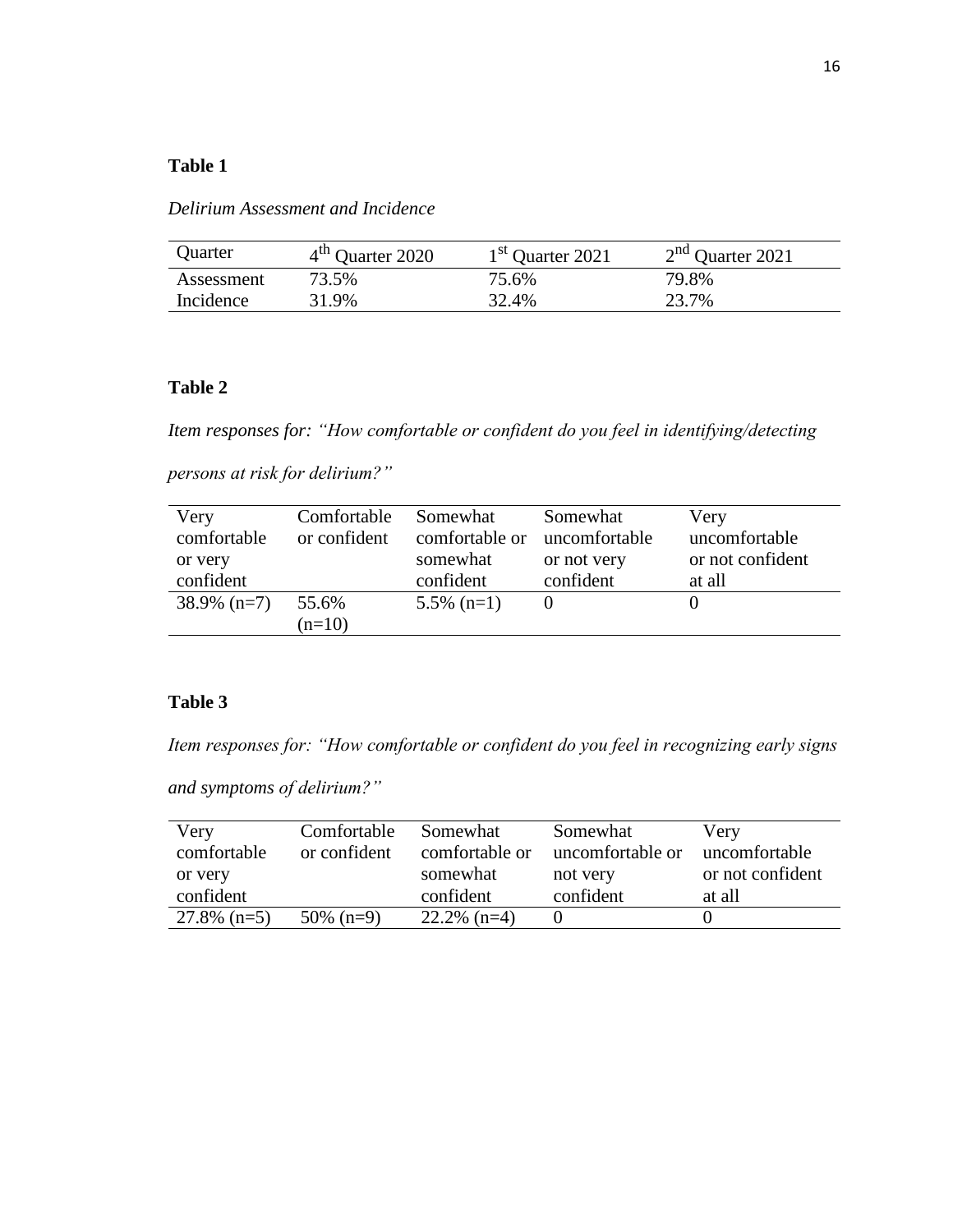## **Table 4**

*Item responses for: "Currently, how does your organization prevent, detect and/or treat* 

| delirium." Check ALL that apply. |  |
|----------------------------------|--|

| Answer                                                | Response (18)<br>respondents) | $\%$  |
|-------------------------------------------------------|-------------------------------|-------|
| Physical Activity (mobilization)                      | 15                            | 83.3% |
| Sedatives                                             | 13                            | 72.2% |
| No prevention strategies                              | 0                             |       |
| Non-sedative medications                              | 10                            | 55.6% |
| Standardized assessment/screening using a             | 17                            | 94.4% |
| validated, reliable tool                              |                               |       |
| Cognitive stimulation activity                        | 7                             | 38.9% |
| Screening programs for delirium                       | 16                            | 88.9% |
| Protocols                                             | 12                            | 66.7% |
| Delirium prevention bundles/ order sets               | 9                             | 50%   |
| Screening programs for precipitating factors that can | 5                             | 27.8% |
| lead to delirium                                      |                               |       |
| Specialized team                                      |                               |       |
| Champions                                             |                               | 5.6%  |

### **Table 5**

*Item responses for: "In your workplace, what is the greatest challenge for nurses in* 

*preventing, detecting, and treating the onset or presence of delirium?" Choose ONE.*

| Answer                                                               | Response | $\frac{0}{0}$ |
|----------------------------------------------------------------------|----------|---------------|
| Lack of continuity in assigning nurses to patients                   | 3        | 17.6%         |
| Lack of knowledge about the risk factors, signs, symptoms, and       |          | 17.6%         |
| treatment of delirium                                                |          |               |
| Lack of quick and easy to use screening tools                        | $\theta$ |               |
| Lack of or ineffective communication among interdisciplinary         | 6        | 35.3%         |
| team members                                                         |          |               |
| Lack of or ineffective collaboration among interdisciplinary team    | 4        | 23.5%         |
| members                                                              |          |               |
| Institutional/organizational policies that prevent or delay delirium |          | 5.9%          |
| screening                                                            |          |               |